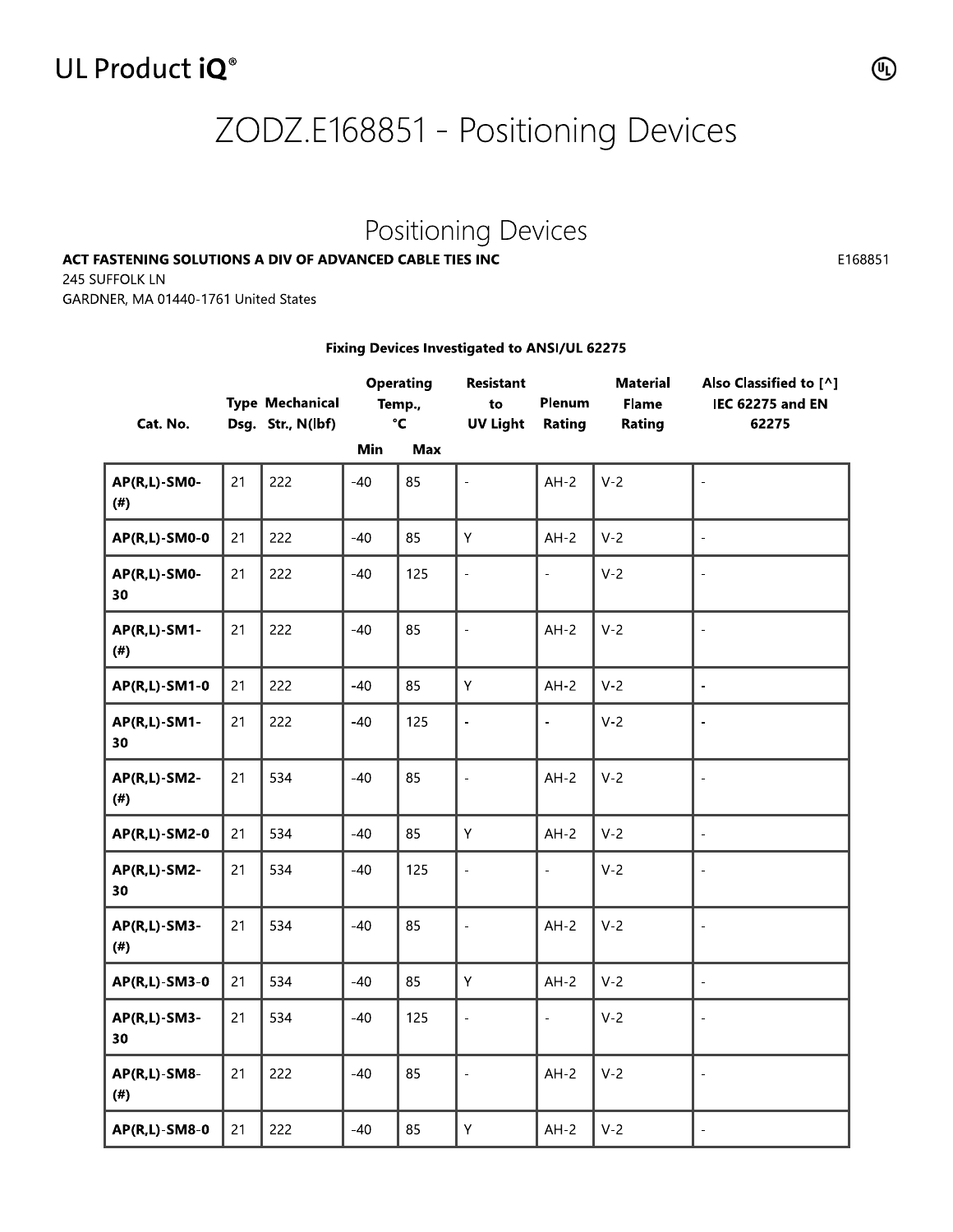| <b>AP(R,L)-SM8-</b> | $\sim$ $\sim$<br><u>_</u> | $\sim$<br>ے ے | $-40$ | 12E<br>∣∠ ⊃ | $\overline{\phantom{a}}$ | - | V-∠ | $\overline{\phantom{0}}$ |
|---------------------|---------------------------|---------------|-------|-------------|--------------------------|---|-----|--------------------------|
| 30                  |                           |               |       |             |                          |   |     |                          |

#### **Integral Fixing Devices Investigated to ANSI/UL 62275**

| Cat. No.                        | <b>Type</b><br>Dsg. |      | <b>Bundle Dia.,</b><br>mm | Loop | <b>Tensile Mechanical</b><br>Str., N Str., N(lbf) |       | <b>Operating</b><br>Temp.,<br>$\mathbf{C}$ | Min.<br>Temp.,<br>°C | Install. Resistant<br>to<br><b>UV Light Rating</b> | Plenum                   | <b>Material</b><br><b>Flame</b><br>Rating | Also<br><b>Classified</b><br>to $[^{\wedge}]$<br><b>IEC</b><br>62275<br>and EN<br>62275 |
|---------------------------------|---------------------|------|---------------------------|------|---------------------------------------------------|-------|--------------------------------------------|----------------------|----------------------------------------------------|--------------------------|-------------------------------------------|-----------------------------------------------------------------------------------------|
|                                 |                     | Min  | <b>Max</b>                |      |                                                   |       | Min Max                                    |                      |                                                    |                          |                                           |                                                                                         |
| AP(R,L)-07-<br>50-MH-<br>(##)   | 2,21                | 1.57 | 47.6                      | 222  | 200                                               | $-40$ | 85                                         | $-20$                | Y                                                  | $\overline{\phantom{a}}$ | $V-2$                                     | Type 2<br>Only                                                                          |
| AP(R,L)-07-<br>50-MH- $($ # $)$ | 2,21                | 1.57 | 47.6                      | 222  | 200                                               | $-40$ | 85                                         | $-20$                |                                                    | $AH-2$                   | $V-2$                                     | Type 2<br>Only                                                                          |
| AP(R,L)-07-<br>50-MH-0          | 2,21,2S,21S         | 1.57 | 47.6                      | 222  | 200                                               | $-40$ | 85                                         | $-20$                | Υ                                                  | $AH-2$                   | $V-2$                                     | Type 2<br>Only                                                                          |
| AP(R,L)-07-<br>50-MH-30         | 2,21,2S,21S         | 1.57 | 47.6                      | 222  | 200                                               | $-40$ | 125                                        | $-20$                | Y                                                  | $\blacksquare$           | $V-2$                                     | Type 2<br>Only                                                                          |
| AP(R,L)-11-<br>50-MH-<br>(##)   | 2,21                | 1.57 | 77.7                      | 222  | 200                                               | $-40$ | 85                                         | $-20$                | Y                                                  | $\overline{\phantom{a}}$ | $V-2$                                     | Type 2<br>Only                                                                          |
| AP(R,L)-11-<br>50-MH- $($ # $)$ | 2,21                | 1.57 | 77.7                      | 222  | 200                                               | $-40$ | 85                                         | $-20$                | ÷,                                                 | $AH-2$                   | $V-2$                                     | Type 2<br>Only                                                                          |
| AP(R,L)-11-<br>50-MH-0          | 2,21,2S,21S         | 1.57 | 77.7                      | 222  | 200                                               | $-40$ | 85                                         | $-20$                | Y                                                  | $AH-2$                   | $V-2$                                     | Type 2<br>Only                                                                          |
| AP(R,L)-11-<br>50-MH-30         | 2,21,2S,21S         | 1.57 | 77.7                      | 222  | 200                                               | $-40$ | 125                                        | $-20$                | Υ                                                  | $\bar{a}$                | $V-2$                                     | Type 2<br>Only                                                                          |
| AP(R,L)-14-<br>50-MH-<br>(##)   | 2,21                | 1.57 | 101.6                     | 222  | 200                                               | $-40$ | 85                                         | $-20$                | Υ                                                  | $\blacksquare$           | $V-2$                                     | Type 2<br>Only                                                                          |
| AP(R,L)-14-<br>50-MH-(#)        | 2,21                | 1.57 | 101.6                     | 222  | 200                                               | $-40$ | 85                                         | $-20$                | $\overline{\phantom{a}}$                           | $AH-2$                   | $V-2$                                     | Type 2<br>Only                                                                          |
| AP(R,L)-14-<br>50-MH-0          | 2,21,2S,21S         | 1.57 | 101.6                     | 222  | 200                                               | $-40$ | 85                                         | $-20$                | Y                                                  | $AH-2$                   | $V-2$                                     | Type 2<br>Only                                                                          |
| AP(R,L)-14-<br>50-MH-30         | 2,21,2S,21S         | 1.57 | 101.6                     | 222  | 200                                               | $-40$ | 125                                        | $-20$                | $\bar{\mathsf{Y}}$                                 | $\bar{\phantom{a}}$      | $V-2$                                     | Type 2<br>Only                                                                          |
|                                 |                     |      |                           |      |                                                   |       |                                            |                      |                                                    |                          |                                           |                                                                                         |

Nonmetallic Cable Ties Investigated to ANSI/UL 62275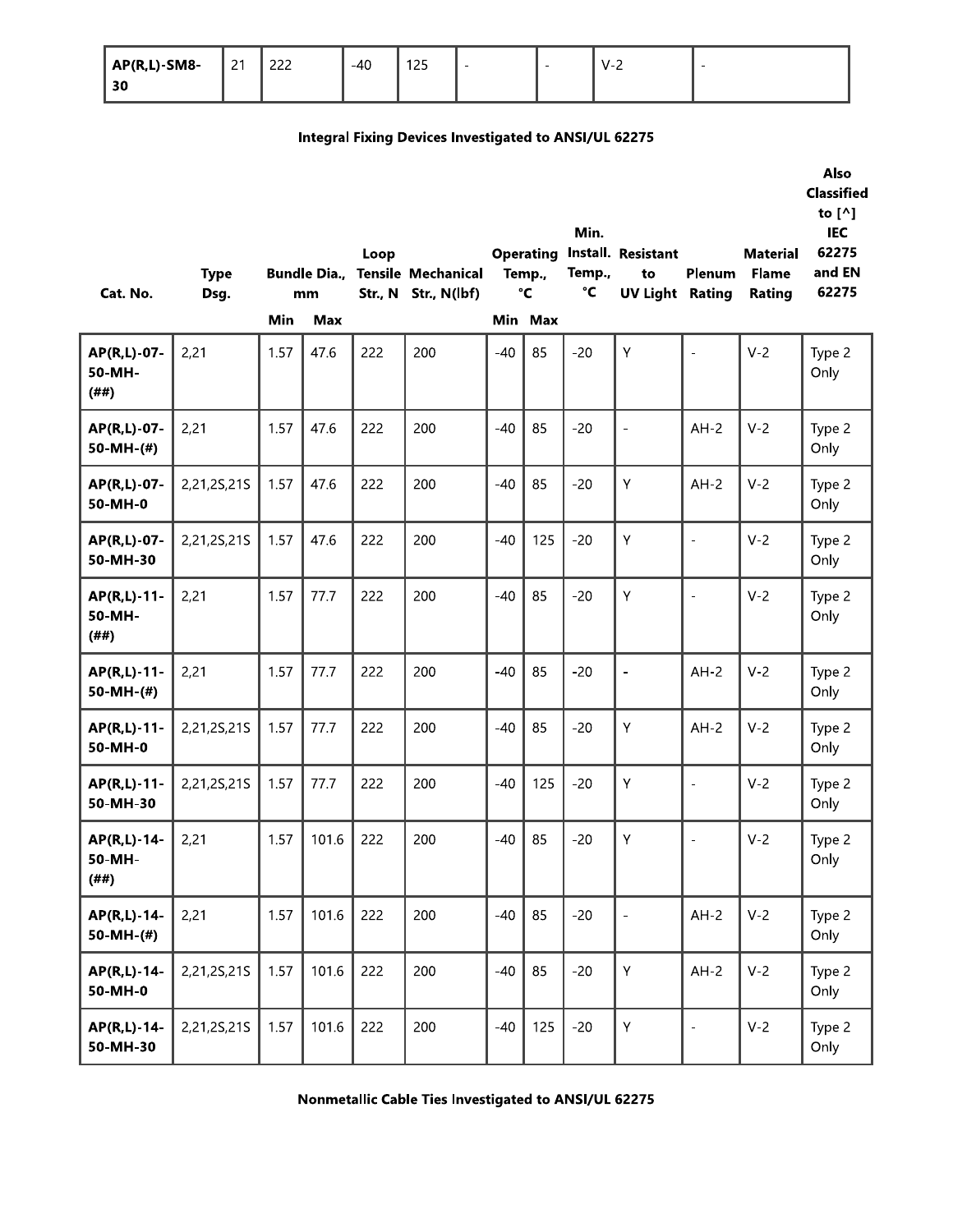| Cat. No.                 | <b>Type</b><br>Dsg. |      | <b>Bundle Dia.,</b><br>mm | Loop<br><b>Tensile</b><br>Str., N |       | Temp.,<br>$\mathbf{C}$ | Min.<br>Temp.,<br>°C | <b>Operating Install. Resistant</b><br>to<br><b>UV Light Rating</b> | Plenum                   | <b>Material</b><br><b>Flame</b><br>Rating | Also<br><b>Classified</b><br>to $[^{\wedge}]$<br>IEC<br>62275<br>and EN<br>62275 |
|--------------------------|---------------------|------|---------------------------|-----------------------------------|-------|------------------------|----------------------|---------------------------------------------------------------------|--------------------------|-------------------------------------------|----------------------------------------------------------------------------------|
|                          |                     | Min  | Max                       |                                   | $-40$ | Min Max<br>85          | $-20$                | Y                                                                   |                          | $V-2$                                     |                                                                                  |
| AP(R,L)-04-<br>$18-(##)$ | 2,21                | 1.57 | 22.2                      | 80                                |       |                        |                      |                                                                     | $\overline{\phantom{a}}$ |                                           | Type 2<br>Only                                                                   |
| AP(R,L)-04-<br>$18-(#)$  | 2,21                | 1.57 | 22.2                      | 80                                | $-40$ | 85                     | $-20$                | $\overline{\phantom{a}}$                                            | $AH-2$                   | $V-2$                                     | Type 2<br>Only                                                                   |
| AP(R,L)-04-<br>$18-0$    | 2,21                | 1.57 | 22.2                      | 80                                | $-40$ | 85                     | $-20$                | Y                                                                   | $AH-2$                   | $V-2$                                     | Type 2<br>Only                                                                   |
| AP(R,L)-04-<br>$18 - 30$ | 2,21                | 1.57 | 22.2                      | 80                                | $-40$ | 125                    | $-20$                | Y                                                                   | $\overline{\phantom{a}}$ | $V-2$                                     | Type 2<br>Only                                                                   |
| AP(R,L)-04-<br>18-39     | 2,21                | 1.57 | 22.2                      | 80                                | $-40$ | 85                     | $-20$                | Y                                                                   | $\equiv$                 | $V-2$                                     | Type 2<br>Only                                                                   |
| AP(R,L)-05-<br>$40-(##)$ | 2,21                | 1.57 | 36.5                      | 178                               | $-40$ | 85                     | $-20$                | Y                                                                   | $\bar{\phantom{a}}$      | $V-2$                                     | Type 2<br>Only                                                                   |
| AP(R,L)-05-<br>$40-(#)$  | 2,21                | 1.57 | 36.5                      | 178                               | $-40$ | 85                     | $-20$                | $\overline{\phantom{a}}$                                            | $AH-2$                   | $V-2$                                     | Type 2<br>Only                                                                   |
| AP(R,L)-05-<br>$40 - 0$  | 2,21                | 1.57 | 36.5                      | 178                               | $-40$ | 85                     | $-20$                | Y                                                                   | $AH-2$                   | $V-2$                                     | Type 2<br>Only                                                                   |
| AP(R,L)-05-<br>40-30     | 2,21                | 1.57 | 36.5                      | 178                               | $-40$ | 125                    | $-20$                | Y.                                                                  | $\frac{1}{2}$            | $V-2$                                     | Type 2<br>Only                                                                   |
| AP(R,L)-05-<br>40-39     | 2,21                | 1.57 | 36.5                      | 178                               | $-40$ | 85                     | $-20$                | Y                                                                   | $\equiv$                 | $V-2$                                     | Type 2<br>Only                                                                   |
| AP(R,L)-06-<br>$18-(#)$  | 2,21                | 1.57 | 38.1                      | 80                                | $-40$ | 85                     | $-20$                | $\blacksquare$                                                      | $AH-2$                   | $V-2$                                     | Type 2<br>Only                                                                   |
| AP(R,L)-06-<br>$18 - 0$  | 2,21                | 1.57 | 38.1                      | 80                                | $-40$ | 85                     | $-20$                | Ÿ                                                                   | $AH-2$                   | $V-2$                                     | Type 2<br>Only                                                                   |
| AP(R,L)-06-<br>$18 - 30$ | 2,21                | 1.57 | 38.1                      | 80                                | $-40$ | 125                    | $-20$                | Ÿ                                                                   | $\overline{\phantom{a}}$ | $V-2$                                     | Type 2<br>Only                                                                   |
| AP(R,L)-07-<br>$50-(##)$ | 2,21                | 1.57 | 47.6                      | 222                               | $-40$ | 85                     | $-20$                | Ÿ                                                                   | $\bar{ }$                | $V-2$                                     | Type 2<br>Only                                                                   |
| AP(R,L)-07-<br>$50-(*)$  | 2,21,2S,21S         | 1.57 | 47.6                      | 222                               | $-40$ | 85                     | $-20$                | $\overline{\phantom{a}}$                                            | $AH-2$                   | $V-2$                                     | Type 2<br>Only                                                                   |
| AP(R,L)-07-<br>$50-0$    | 2,21,2S,21S         | 1.57 | 47.6                      | 222                               | $-40$ | 85                     | $-20$                | $\bar{\mathsf{Y}}$                                                  | $AH-2$                   | $V-2$                                     | Type 2<br>Only                                                                   |
| AP(R,L)-07-<br>50-30     | 2,21                | 1.57 | 47.6                      | 222                               | $-40$ | 125                    | $-20$                | Y                                                                   | $\overline{\phantom{a}}$ | $V-2$                                     | Type 2<br>Only                                                                   |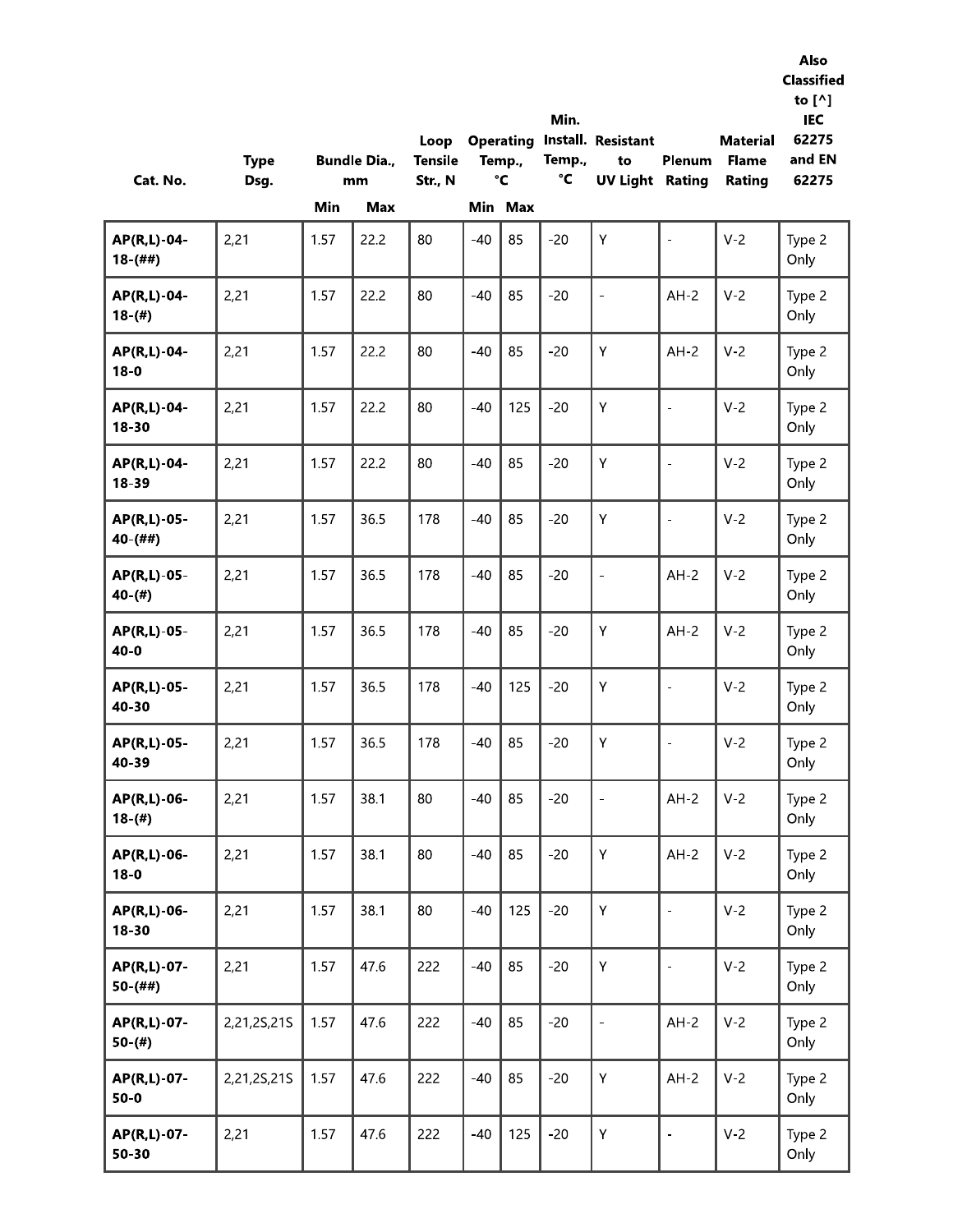| AP(R,L)-07-<br>50-32             | 2,21        | 1.57  | 47.6   | 222 | $-40$ | 125 | $-20$ | Υ                        | $\blacksquare$           | $V-2$ | Type 2<br>Only           |
|----------------------------------|-------------|-------|--------|-----|-------|-----|-------|--------------------------|--------------------------|-------|--------------------------|
| AP(R,L)-07-<br>50-39             | 2,21        | 1.57  | 47.6   | 222 | $-40$ | 85  | $-20$ | Υ                        | $\overline{\phantom{0}}$ | $V-2$ | Type 2<br>Only           |
| AP(R,L)-07-<br>$50 - R L - (##)$ | 21,21S      | 1.575 | 47.625 | 222 | $-40$ | 85  | $-20$ | $\qquad \qquad -$        | $\bar{\phantom{a}}$      | $V-2$ | $\overline{\phantom{a}}$ |
| AP(R,L)-07-<br>$50 - R L - (#)$  | 21,21S      | 1.575 | 47.625 | 222 | $-40$ | 85  | $-20$ | $\qquad \qquad -$        | $AH-2$                   | $V-2$ | $\overline{\phantom{a}}$ |
| AP(R,L)-07-<br>50-RL-0           | 21,21S      | 1.575 | 47.625 | 222 | $-40$ | 85  | $-20$ | Υ                        | $AH-2$                   | $V-2$ | $\overline{\phantom{a}}$ |
| AP(R,L)-07-<br>50-RL-30          | 21,21S      | 1.575 | 47.625 | 222 | $-40$ | 125 | $-20$ | Υ                        | $\bar{a}$                | $V-2$ | $\overline{\phantom{a}}$ |
| AP(R,L)-07-<br>50-RL-32          | 21,21S      | 1.575 | 47.625 | 222 | $-40$ | 125 | $-20$ | Υ                        | ÷,                       | $V-2$ | $\overline{\phantom{a}}$ |
| AP(R,L)-08-<br>$120-(#)$         | 2,21,2S,21S | 4.75  | 52.3   | 534 | $-40$ | 85  | $-20$ | $\frac{1}{2}$            | $AH-2$                   | $V-2$ | Type 2<br>Only           |
| AP(R,L)-08-<br>$120 - 0$         | 2,21,2S,21S | 4.75  | 52.3   | 534 | $-40$ | 85  | $-20$ | Υ                        | $AH-2$                   | $V-2$ | Type 2<br>Only           |
| AP(R,L)-08-<br>120-30            | 2,21,2S,21S | 4.75  | 52.3   | 534 | $-40$ | 125 | $-20$ | Υ                        | $\overline{a}$           | $V-2$ | Type 2<br>Only           |
| AP(R,L)-08-<br>120-32            | 2,21,2S,21S | 4.75  | 52.3   | 534 | $-40$ | 125 | $-20$ | Υ                        | $\frac{1}{2}$            | $V-2$ | Type 2<br>Only           |
| AP(R,L)-08-<br>$18-(#)$          | 2,21        | 1.57  | 55.5   | 80  | $-40$ | 85  | $-20$ | $\overline{\phantom{a}}$ | $AH-2$                   | $V-2$ | Type 2<br>Only           |
| AP(R,L)-08-<br>$18 - 0$          | 2,21        | 1.57  | 55.5   | 80  | $-40$ | 85  | $-20$ | Υ                        | $AH-2$                   | $V-2$ | Type 2<br>Only           |
| AP(R,L)-08-<br>$18 - 30$         | 2,21        | 1.57  | 55.5   | 80  | $-40$ | 125 | $-20$ | Υ                        | $\overline{a}$           | $V-2$ | Type 2<br>Only           |
| AP(R,L)-08-<br>$40-(##)$         | 2,21        | 1.57  | 60.33  | 178 | $-40$ | 85  | $-20$ | Υ                        | $\blacksquare$           | $V-2$ | Type 2<br>Only           |
| AP(R,L)-08-<br>$40-(#)$          | 2,21        | 1.57  | 60.33  | 178 | $-40$ | 85  | $-20$ | $\overline{\phantom{a}}$ | $AH-2$                   | $V-2$ | Type 2<br>Only           |
| AP(R,L)-08-<br>$40 - 0$          | 2,21        | 1.57  | 60.33  | 178 | $-40$ | 85  | $-20$ | Υ                        | $AH-2$                   | $V-2$ | Type 2<br>Only           |
| AP(R,L)-08-<br>40-30             | 2,21        | 1.57  | 60.33  | 178 | $-40$ | 125 | $-20$ | Υ                        | $\frac{1}{2}$            | $V-2$ | Type 2<br>Only           |
| AP(R,L)-08-<br>40-39             | 2,21        | 1.57  | 60.33  | 178 | $-40$ | 85  | $-20$ | Υ                        | $\Box$                   | $V-2$ | Type 2<br>Only           |
| AP(R,L)-11-<br>$40-(#)$          | 2,21        | 1.57  | 85.7   | 178 | $-40$ | 85  | $-20$ | $\equiv$                 | $AH-2$                   | $V-2$ | Type 2<br>Only           |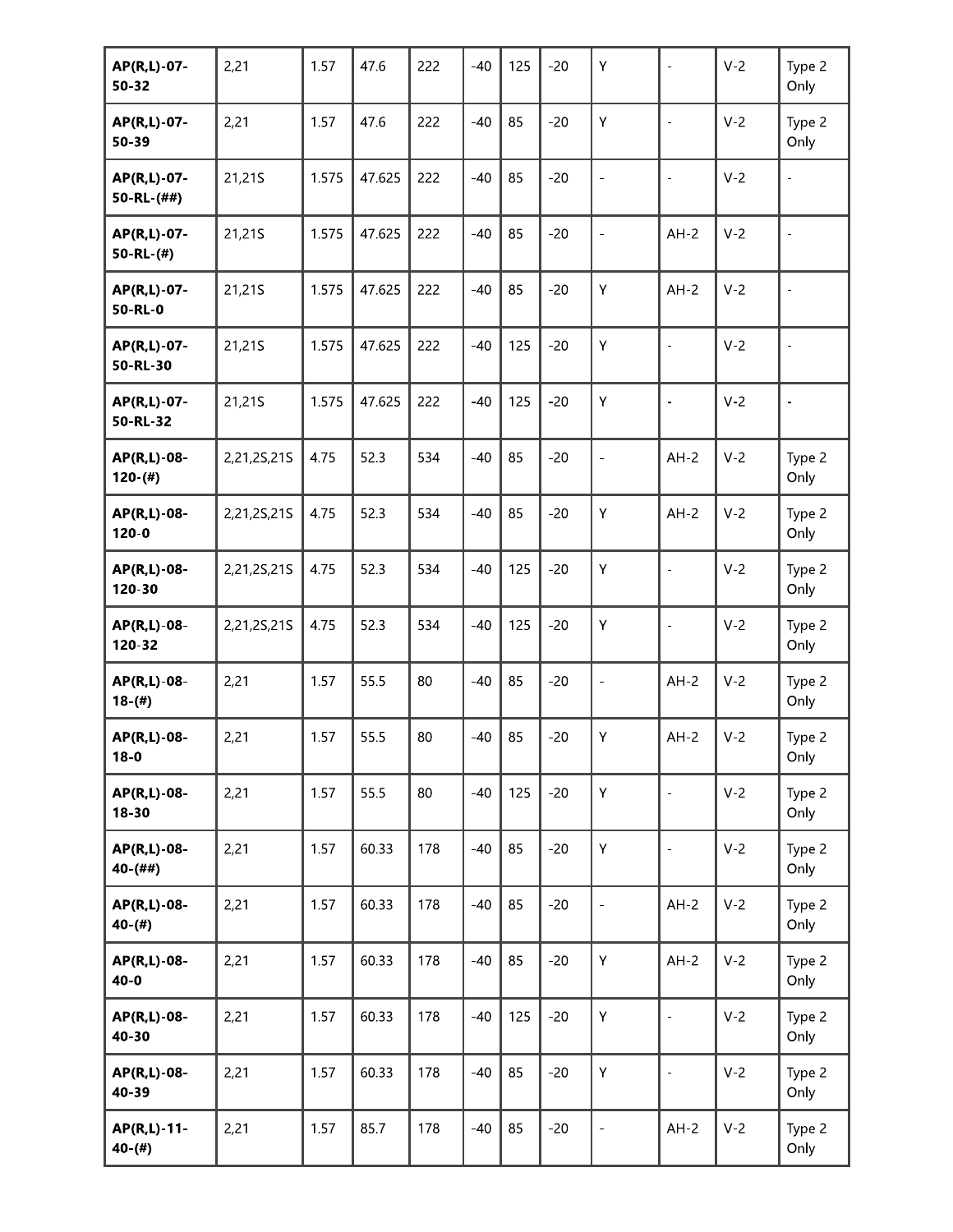| AP(R,L)-11-<br>$40 - 0$          | 2,21        | 1.57  | 85.7   | 178 | $-40$ | 85  | $-20$ | Y                        | $AH-2$                   | $V-2$ | Type 2<br>Only           |
|----------------------------------|-------------|-------|--------|-----|-------|-----|-------|--------------------------|--------------------------|-------|--------------------------|
| AP(R,L)-11-<br>40-30             | 2,21        | 1.57  | 85.7   | 178 | $-40$ | 125 | $-20$ | Y                        | $\overline{\phantom{a}}$ | $V-2$ | Type 2<br>Only           |
| AP(R,L)-11-<br>$50-(##)$         | 2,21        | 1.57  | 77.7   | 222 | $-40$ | 85  | $-20$ | Υ                        | $\overline{\phantom{a}}$ | $V-2$ | Type 2<br>Only           |
| AP(R,L)-11-<br>$50-(#)$          | 2,21,2S,21S | 1.57  | 77.7   | 222 | $-40$ | 85  | $-20$ | $\blacksquare$           | $AH-2$                   | $V-2$ | Type 2<br>Only           |
| AP(R,L)-11-<br>$50-0$            | 2,21,2S,21S | 1.57  | 77.7   | 222 | $-40$ | 85  | $-20$ | Υ                        | $AH-2$                   | $V-2$ | Type 2<br>Only           |
| AP(R,L)-11-<br>50-30             | 2,21        | 1.57  | 77.7   | 222 | $-40$ | 125 | $-20$ | Υ                        | $\overline{\phantom{a}}$ | $V-2$ | Type 2<br>Only           |
| AP(R,L)-11-<br>50-32             | 2,21        | 1.57  | 77.7   | 222 | $-40$ | 125 | $-20$ | Υ                        | $\bar{\phantom{a}}$      | $V-2$ | Type 2<br>Only           |
| AP(R,L)-11-<br>50-39             | 2,21        | 1.57  | 77.7   | 222 | $-40$ | 85  | $-20$ | Υ                        | $\blacksquare$           | $V-2$ | Type 2<br>Only           |
| AP(R,L)-11-<br>50-RL-(##)        | 21,21S      | 1.575 | 77.775 | 222 | $-40$ | 85  | $-20$ | $\overline{\phantom{a}}$ | $\blacksquare$           | $V-2$ | $\overline{\phantom{a}}$ |
| AP(R,L)-11-<br>$50 - R L - (\#)$ | 21,21S      | 1.575 | 77.775 | 222 | $-40$ | 85  | $-20$ | $\overline{\phantom{a}}$ | $AH-2$                   | $V-2$ | $\overline{\phantom{a}}$ |
| AP(R,L)-11-<br>50-RL-0           | 21,21S      | 1.575 | 77.775 | 222 | $-40$ | 85  | $-20$ | Υ                        | $AH-2$                   | $V-2$ | $\blacksquare$           |
| AP(R,L)-11-<br>50-RL-30          | 21,21S      | 1.575 | 77.775 | 222 | $-40$ | 125 | $-20$ | Υ                        | $\blacksquare$           | $V-2$ | $\bar{\phantom{a}}$      |
| AP(R,L)-11-<br>50-RL-32          | 21,21S      | 1.575 | 77.775 | 222 | $-40$ | 125 | $-20$ | Υ                        |                          | $V-2$ |                          |
| AP(R,L)-14-<br>$120-(##)$        | 2,21        | 4.75  | 103.1  | 534 | $-40$ | 85  | $-20$ | Y                        | $\overline{\phantom{a}}$ | $V-2$ | Type 2<br>Only           |
| AP(R,L)-14-<br>$120-(#)$         | 2,21,2S,21S | 4.75  | 103.1  | 534 | $-40$ | 85  | $-20$ | $\Box$                   | $AH-2$                   | $V-2$ | Type 2<br>Only           |
| AP(R,L)-14-<br>$120 - 0$         | 2,21,2S,21S | 4.75  | 103.1  | 534 | $-40$ | 85  | $-20$ | Υ                        | $AH-2$                   | $V-2$ | Type 2<br>Only           |
| AP(R,L)-14-<br>120-30            | 2,21,2S,21S | 4.75  | 103.1  | 534 | $-40$ | 125 | $-20$ | Y                        | $\frac{1}{2}$            | $V-2$ | Type 2<br>Only           |
| AP(R,L)-14-<br>120-32            | 2,21,2S,21S | 4.75  | 103.1  | 534 | $-40$ | 125 | $-20$ | Y                        | $\frac{1}{2}$            | $V-2$ | Type 2<br>Only           |
| AP(R,L)-14-<br>120-39            | 2,21        | 4.75  | 103.1  | 534 | $-40$ | 85  | $-20$ | Y                        | $\overline{\phantom{a}}$ | $V-2$ | Type 2<br>Only           |
| AP(R,L)-14-<br>$40-(#)$          | 2,21        | 1.57  | 101.6  | 178 | $-40$ | 85  | $-20$ | $\Box$                   | $AH-2$                   | $V-2$ | Type 2<br>Only           |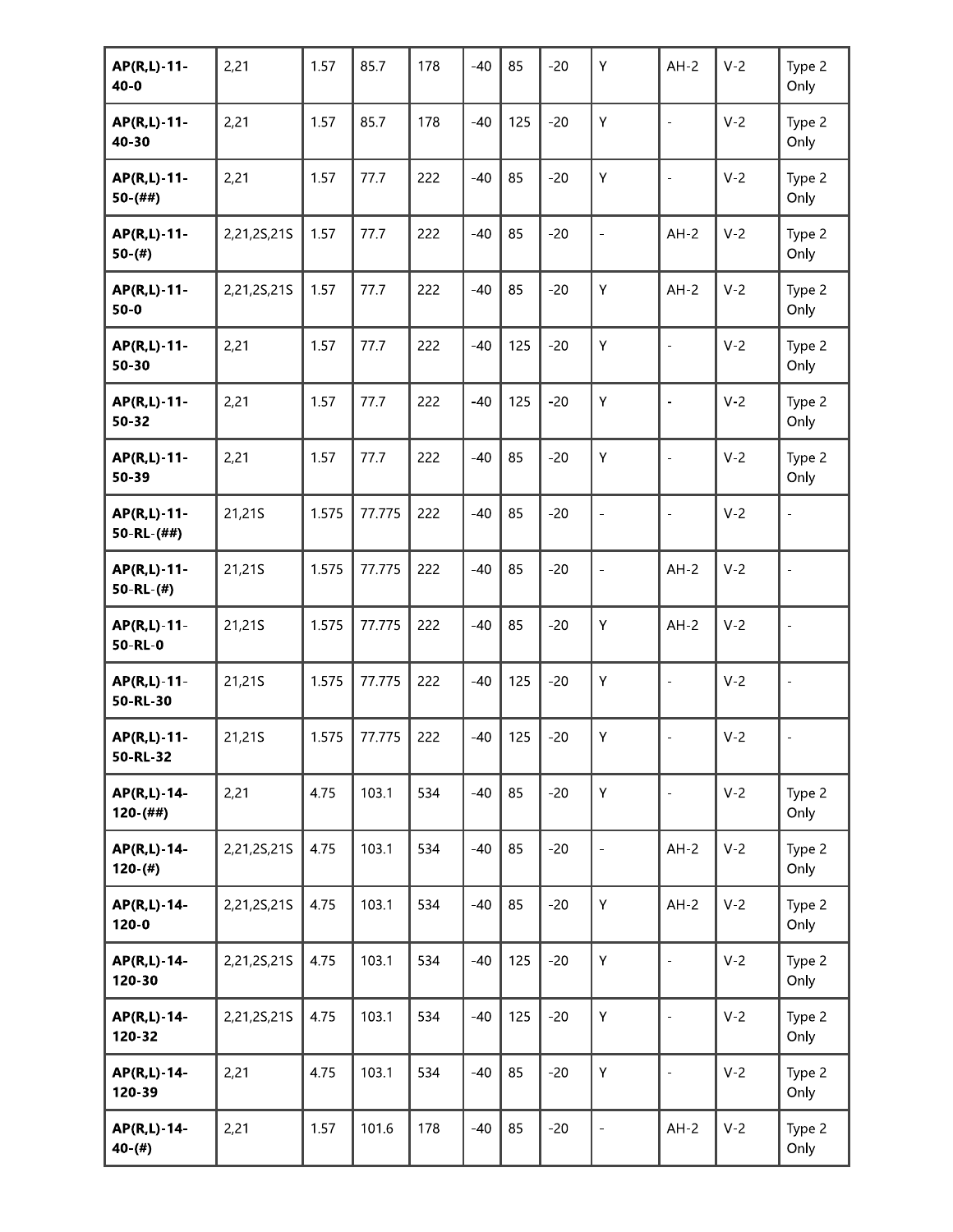| AP(R,L)-14-<br>$40 - 0$          | 2,21        | 1.57  | 101.6  | 178 | $-40$ | 85  | $-20$ | Υ                        | $AH-2$                   | $V-2$ | Type 2<br>Only           |
|----------------------------------|-------------|-------|--------|-----|-------|-----|-------|--------------------------|--------------------------|-------|--------------------------|
| AP(R,L)-14-<br>40-30             | 2,21        | 1.57  | 101.6  | 178 | $-40$ | 125 | $-20$ | Υ                        | $\overline{\phantom{0}}$ | $V-2$ | Type 2<br>Only           |
| AP(R,L)-14-<br>$50-(##)$         | 2,21        | 1.57  | 101.6  | 222 | $-40$ | 85  | $-20$ | Υ                        | $\bar{\phantom{a}}$      | $V-2$ | Type 2<br>Only           |
| AP(R,L)-14-<br>$50-(#)$          | 2,21,2S,21S | 1.57  | 101.6  | 222 | $-40$ | 85  | $-20$ | $\qquad \qquad -$        | $AH-2$                   | $V-2$ | Type 2<br>Only           |
| AP(R,L)-14-<br>$50-0$            | 2,21,2S,21S | 1.57  | 101.6  | 222 | $-40$ | 85  | $-20$ | Υ                        | $AH-2$                   | $V-2$ | Type 2<br>Only           |
| AP(R,L)-14-<br>50-30             | 2,21        | 1.57  | 101.6  | 222 | $-40$ | 125 | $-20$ | Υ                        | $\bar{a}$                | $V-2$ | Type 2<br>Only           |
| AP(R,L)-14-<br>50-32             | 2,21        | 1.57  | 101.6  | 222 | $-40$ | 125 | $-20$ | Υ                        | ÷,                       | $V-2$ | Type 2<br>Only           |
| AP(R,L)-14-<br>50-39             | 2,21        | 1.57  | 101.6  | 222 | $-40$ | 85  | $-20$ | Υ                        | $\frac{1}{2}$            | $V-2$ | Type 2<br>Only           |
| AP(R,L)-14-<br>50-RL-(##)        | 21,21S      | 1.575 | 101.60 | 222 | $-40$ | 85  | $-20$ | $\overline{\phantom{a}}$ | $\overline{\phantom{a}}$ | $V-2$ |                          |
| AP(R,L)-14-<br>$50 - R L - (\#)$ | 21,21S      | 1.575 | 101.60 | 222 | $-40$ | 85  | $-20$ | $\overline{\phantom{a}}$ | $AH-2$                   | $V-2$ | $\frac{1}{2}$            |
| AP(R,L)-14-<br>50-RL-0           | 21,21S      | 1.575 | 101.60 | 222 | $-40$ | 85  | $-20$ | Υ                        | $AH-2$                   | $V-2$ | $\overline{a}$           |
| AP(R,L)-14-<br>50-RL-30          | 21,21S      | 1.575 | 101.60 | 222 | $-40$ | 125 | $-20$ | Υ                        | $\frac{1}{2}$            | $V-2$ | $\overline{\phantom{a}}$ |
| AP(R,L)-14-<br>50-RL-32          | 21,21S      | 1.575 | 101.60 | 222 | $-40$ | 125 | $-20$ | Υ                        |                          | $V-2$ |                          |
| AP(R,L)-18-<br>$120-(#)$         | 2,21,2S,21S | 4.75  | 127    | 534 | $-40$ | 85  | $-20$ | $\equiv$                 | $AH-2$                   | $V-2$ | Type 2<br>Only           |
| AP(R,L)-18-<br>$120 - 0$         | 2,21,2S,21S | 4.75  | 127    | 534 | $-40$ | 85  | $-20$ | Υ                        | $AH-2$                   | $V-2$ | Type 2<br>Only           |
| AP(R,L)-18-<br>120-30            | 2,21,2S,21S | 4.75  | 127    | 534 | $-40$ | 125 | $-20$ | Υ                        | $\equiv$                 | $V-2$ | Type 2<br>Only           |
| AP(R,L)-18-<br>120-32            | 2,21,2S,21S | 4.75  | 127    | 534 | $-40$ | 125 | $-20$ | Υ                        | $\bar{\phantom{a}}$      | $V-2$ | Type 2<br>Only           |
| AP(R,L)-24-<br>$120-(#)$         | 2,21,2S,21S | 4.75  | 177.8  | 534 | $-40$ | 85  | $-20$ | $\equiv$                 | $AH-2$                   | $V-2$ | Type 2<br>Only           |
| AP(R,L)-24-<br>$120 - 0$         | 2,21,2S,21S | 4.75  | 177.8  | 534 | $-40$ | 85  | $-20$ | Υ                        | $AH-2$                   | $V-2$ | Type 2<br>Only           |
| AP(R,L)-24-<br>120-30            | 2,21,2S,21S | 4.75  | 177.8  | 534 | $-40$ | 125 | $-20$ | Υ                        | ÷,                       | $V-2$ | Type 2<br>Only           |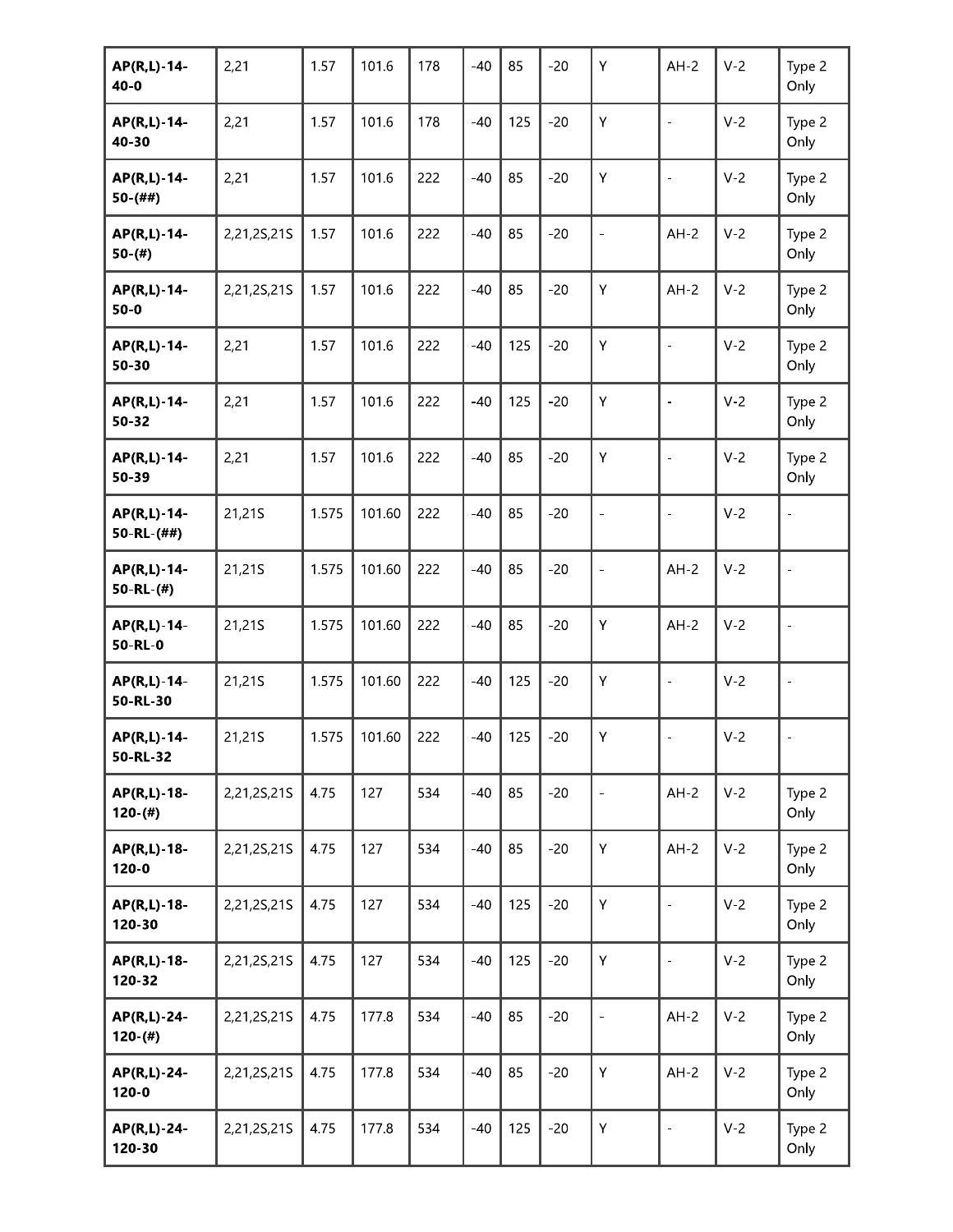| AP(R,L)-24-<br>120-32    | 2,21,2S,21S | 4.75 | 177.8 | 534 | $-40$ | 125 | $-20$ | Υ                            | $\bar{a}$                | $V-2$ | Type 2<br>Only |
|--------------------------|-------------|------|-------|-----|-------|-----|-------|------------------------------|--------------------------|-------|----------------|
| AP(R,L)-24-<br>$175-(#)$ | 2,21        | 38.1 | 182.3 | 778 | $-40$ | 85  | $-20$ | $\blacksquare$               | $AH-2$                   | $V-2$ | Type 2<br>Only |
| AP(R,L)-24-<br>$175 - 0$ | 2,21        | 38.1 | 182.3 | 778 | $-40$ | 85  | $-20$ | Υ                            | $AH-2$                   | $V-2$ | Type 2<br>Only |
| AP(R,L)-30-<br>$120-(#)$ | 2,21,2S,21S | 4.75 | 228.6 | 534 | $-40$ | 85  | $-20$ | $\qquad \qquad \blacksquare$ | $AH-2$                   | $V-2$ | Type 2<br>Only |
| AP(R,L)-30-<br>$120 - 0$ | 2,21,2S,21S | 4.75 | 228.6 | 534 | $-40$ | 85  | $-20$ | Υ                            | $AH-2$                   | $V-2$ | Type 2<br>Only |
| AP(R,L)-30-<br>120-30    | 2,21,2S,21S | 4.75 | 228.6 | 534 | $-40$ | 125 | $-20$ | Y                            | $\overline{\phantom{a}}$ | $V-2$ | Type 2<br>Only |
| AP(R,L)-30-<br>120-32    | 2,21,2S,21S | 4.75 | 228.6 | 534 | $-40$ | 125 | $-20$ | Υ                            | $\blacksquare$           | $V-2$ | Type 2<br>Only |
| AP(R,L)-33-<br>$175-(#)$ | 2,21        | 38.1 | 247.6 | 778 | $-40$ | 85  | $-20$ | $\overline{\phantom{a}}$     | $AH-2$                   | $V-2$ | Type 2<br>Only |
| AP(R,L)-33-<br>$175 - 0$ | 2,21        | 38.1 | 247.6 | 778 | $-40$ | 85  | $-20$ | Υ                            | $AH-2$                   | $V-2$ | Type 2<br>Only |
| AP(R,L)-36-<br>$120-(#)$ | 2,21,2S,21S | 4.75 | 279.4 | 534 | $-40$ | 85  | $-20$ | $\overline{\phantom{a}}$     | $AH-2$                   | $V-2$ | Type 2<br>Only |
| AP(R,L)-36-<br>$120 - 0$ | 2,21,2S,21S | 4.75 | 279.4 | 534 | $-40$ | 85  | $-20$ | Υ                            | $AH-2$                   | $V-2$ | Type 2<br>Only |
| AP(R,L)-36-<br>120-30    | 2,21,2S,21S | 4.75 | 279.4 | 534 | $-40$ | 125 | $-20$ | Υ                            | $\blacksquare$           | $V-2$ | Type 2<br>Only |
| AP(R,L)-36-<br>120-32    | 2,21,2S,21S | 4.75 | 279.4 | 534 | $-40$ | 125 | $-20$ | Υ                            |                          | $V-2$ | Type 2<br>Only |
| AP(R,L)-36-<br>$175-(#)$ | 2,21        | 38.1 | 279.4 | 778 | $-40$ | 85  | $-20$ | $\qquad \qquad \blacksquare$ | $AH-2$                   | $V-2$ | Type 2<br>Only |
| AP(R,L)-36-<br>$175 - 0$ | 2,21        | 38.1 | 279.4 | 778 | $-40$ | 85  | $-20$ | Y                            | $AH-2$                   | $V-2$ | Type 2<br>Only |
| AP(R,L)-48-<br>$175-(#)$ | 2,21        | 38.1 | 368.3 | 778 | $-40$ | 85  | $-20$ | $\qquad \qquad -$            | $AH-2$                   | $V-2$ | Type 2<br>Only |
| AP(R,L)-48-<br>$175 - 0$ | 2,21        | 38.1 | 368.3 | 778 | $-40$ | 85  | $-20$ | Y                            | $AH-2$                   | $V-2$ | Type 2<br>Only |

(##) - Where ## may be replace with 1-29, 33-38, 42-48, 71-78 denoting UV color.

(#) - Where # may be replaced with 1-29, 33-38, 42-48, 71-78 denoting color.